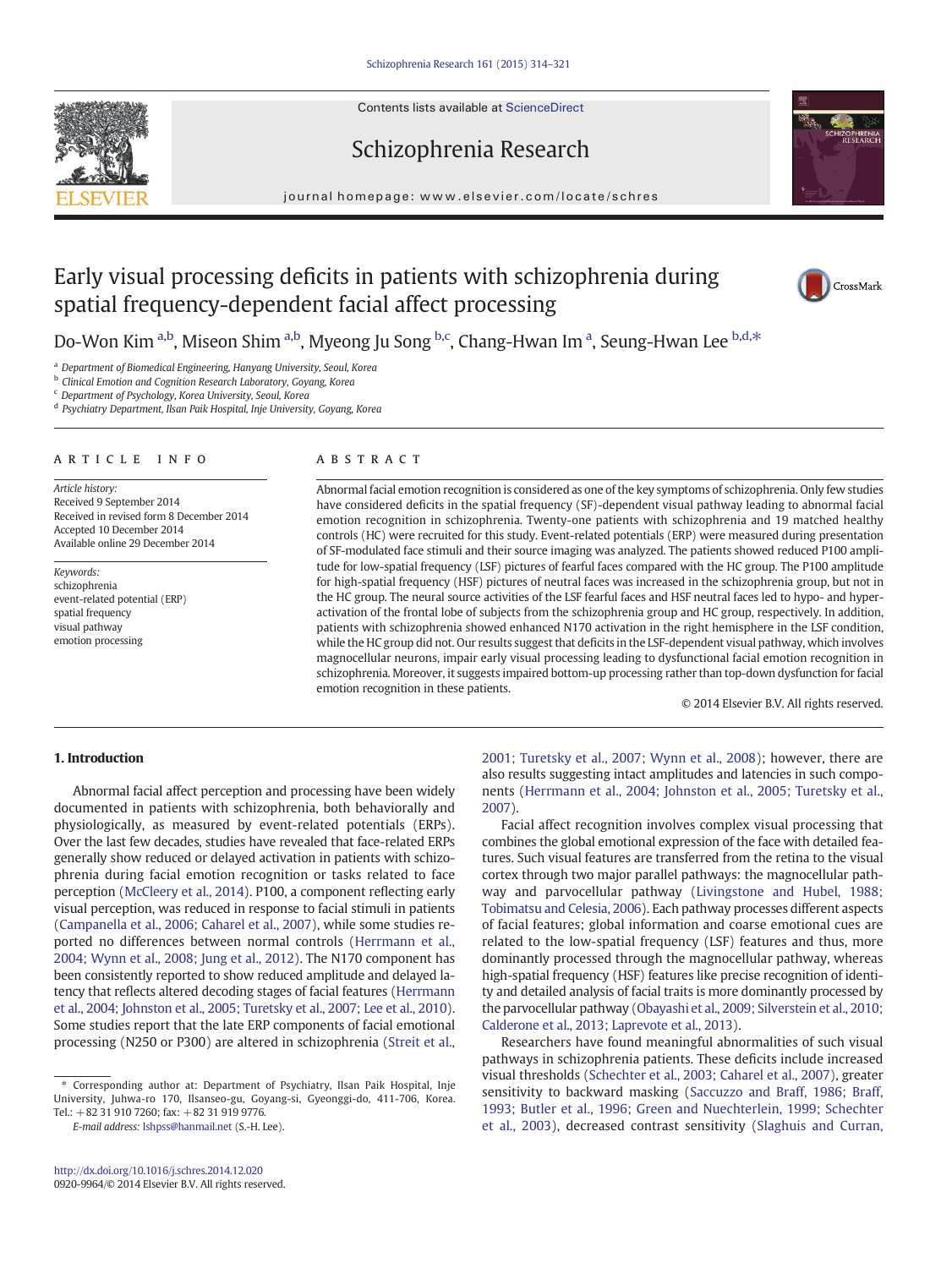<span id="page-1-0"></span>[1999; Keri et al., 2002; Butler et al., 2005](#page-7-0)), or motion perception [\(Chen](#page-6-0) [et al., 1999; Schwartz et al., 1999; Li, 2002\)](#page-6-0). Such findings indicate impairments in both magnocellular and parvocellular pathway, but a more dominant impairment in the magnocellular pathway seems to be evident. Thus, the deficit in perceptual organization or ability to process global form information may be responsible for inaccurate facial expression recognition in schizophrenia [\(Frith et al., 1983; Turetsky](#page-6-0) [et al., 2007; Laprevote et al., 2010; Silverstein et al., 2010](#page-6-0)). However, there is insufficient evidence to confirm this hypothesis.

Since the parvocellular and magnocellular pathways have different dominancy in processing spatial frequencies (SF), it is possible to arouse each visual pathway using SF-manipulated facial images according to their dominancy. To the best of our knowledge, only one ERP study has used SF-manipulated facial images to investigate which visual pathway is responsible for abnormal emotion recognition in schizophrenia [\(Obayashi et al. \(2009\).](#page-7-0) Although they found that schizophrenia patients have deficits in SF-dependent visual processing, they failed to demonstrate any change in emotional processing due to SF differences. Therefore, the relationship between visual pathway deficits and altered facial affect recognition by patients with schizophrenia is still unclear.

In the current study, we investigated how deficits in the visual pathway alter face affect processing in schizophrenia using SF-manipulated facial images as stimuli. Patients with schizophrenia show more inaccurate understanding in negative emotions [\(Bell et al., 1997](#page-6-0)); therefore, we used fear and neutral facial pictures in different SF conditions. We hypothesized that visual pathway deficiencies would be dominant for LSF fearful face pictures expressed as reduced amplitude of the ERP components or reduced source activation of pathway-related brain areas.

#### 2. Methods

#### 2.1. Participants

We recruited 21 patients (10 women) aged 37.57  $\pm$  11.37 years who were diagnosed with schizophrenia (SPR) based on the Structured Clinical Interview for Diagnostic and Statistical Manual of Mental Disorders, 4th edition (DSM-IV) Axis I Psychiatric Disorders [\(First et al., 1997b](#page-6-0)). All patients were on stable doses of atypical antipsychotic medications. The patient's psychiatric symptoms were evaluated using the Positive and Negative Syndrome Scale (PANSS) [\(Kay et al., 1987\)](#page-6-0).

Eighteen healthy controls (HC; 10 women) were recruited from the local community through advertisements in local newspapers and posters. Their mean age was  $40.83 \pm 12.07$  years. They were initially screened for any signs that might have affected the experiment. After initial screening, controls were interviewed using the SCID for DSM-IV Axis II Disorders to exclude those with any personality disorders [\(First](#page-6-0) [et al., 1997a](#page-6-0)).

The details of the study were explained to the participants and they signed a written consent form, approved by the Institutional Review Board of Inje University Ilsan Paik Hospital. Detailed demographic data of our participants are listed in Table 1.

# 2.2. Stimuli

A total of 104 faces (52 fearful and 52 neutral facial expressions) were selected from the Korea University Facial Expression Collection (KUFEC) ([Lee et al., 2006\)](#page-7-0). The pictures were converted into gray scale. HSF and LSF pictures were obtained by applying high-pass (>24 cycles/image) and low-pass  $\left( < 8 \text{ cycles/image} \right)$  filters, respectively. The filtering procedures were done using the MATLAB software version 7.9 (The MathWorks, Natick, MA, USA). A statistical test using repeated measures ANOVA was used to ensure that the average intensity of each gray scale image did not differ between the SF and emotion (SF:  $(F[1.730,88.210] = 3.149, p = 0.055$ ; emotion:  $F[1,51] = 1.959, p =$ 

#### Table 1

Demographic data and symptom ratings of the participants.

|                            |                | Schizophrenia<br>$(n = 21)$ | Healthy controls<br>$(n = 18)$ | p value |
|----------------------------|----------------|-----------------------------|--------------------------------|---------|
| Age (years)                |                | $37.57 + 11.37$             | $40.83 + 12.07$                | 0.391   |
| Male:Female                |                | 11:10                       | 8:10                           | 0.751   |
| Education duration (years) |                | $12.44 + 2.33$              | $14.17 + 4.13$                 | 0.133   |
| Number of accepted epochs  |                |                             |                                |         |
| <b>BSF</b> Fear            |                | $39.14 + 11.62$             | $40.56 + 12.43$                | 0.716   |
| <b>BSF Neutral</b>         |                | $39.76 + 12.43$             | $42.11 + 8.46$                 | 0.502   |
| <b>HSF</b> Fear            |                | $37.38 + 12.69$             | $41.06 + 9.74$                 | 0.323   |
| <b>HSF Neutral</b>         |                | $37.19 + 11.84$             | $41.39 + 9.20$                 | 0.230   |
| LSF Fear                   |                | $38.00 + 11.41$             | $40.33 + 10.42$                | 0.512   |
| <b>LSF Neutral</b>         |                | $38.67 + 11.72$             | $40.17 + 9.93$                 | 0.672   |
| Number of hospitalizations |                | $3.23 + 7.83$               |                                |         |
| Dosage of medication       |                | $394.12 + 283.88$           |                                |         |
| (CPZ equivalents, mg)      |                |                             |                                |         |
| <b>PANSS</b>               | Positive score | $15.70 + 6.11$              |                                |         |
|                            | Negative score | $20.20 \pm 8.06$            |                                |         |
|                            | General score  | $39.55 \pm 12.38$           |                                |         |
|                            | Total score    | $75.45 + 23.86$             |                                |         |
|                            |                |                             |                                |         |

0.168). Example images and their amplitude spectrum of the facial stimuli used in the current study are illustrated in [Fig. 1.](#page-2-0)

# 2.3. Experimental procedure

The participants were seated in a comfortable chair facing a 17-in. CRT monitor in a sound-attenuated room. The experiment consisted of three sessions. In each session, the participant was presented with two facial stimuli, a fearful and a neutral face, and an irrelevant stimulus (picture of a chair). The SF of the facial stimuli in a session was set to be either broad spatial frequency (BSF), HSF, or LSF, which was maintained during each session. The participants were instructed to focus on the stimuli appearing on the screen. To ensure that the participants were concentrating on the stimulus, they were instructed to press a button whenever a chair stimulus were presented. Each session was composed of 100 facial (50 fearful and 50 neutral faces) and 20 chair stimuli appearing in a random order. Each trial began with a fixation cross for 200 ms, followed by a blank screen for 500 ms. The face or chair stimuli were presented for 500 ms afterwards, followed by a blank screen with an interval between 1200 and 1800 ms.

# 2.4. EEG acquisition

EEG were amplified and recorded using NeuroScan SynAmps2 amplifier (Compumedics USA, El Paso, TX, USA). We recorded EEG using QuikCap (Compumedics USA, El Paso, TX, USA) with two additional bipolar electrodes to record vertical and horizontal electrooculogram. The signals were referenced to both mastoids and grounded to AFz. Impedances were maintained below 5 k $\Omega$  for all electrodes. The sampling rate was set to 1000 Hz and a 0.1–100 Hz online filter with 60 Hz bandstop filter were applied to the initial recording.

#### 2.5. EEG preprocessing and ERP analysis

All preprocessing was done with the Scan 4.3 software (Compumedics USA, El Paso, TX, USA). A trained person inspected the recordings to reject artifact blocks induced by gross movements or other possible artifacts. Ocular artifacts were reduced using the mathematical procedure implemented in the preprocessing software ([Semlitsch et al., 1986](#page-7-0)). The artifact-corrected data were re-referenced to average reference and epoched from −200 ms pre-stimulus to 900 ms post-stimulus. Each epoch was baseline-corrected and filtered using a 0.1 Hz to 30 Hz bandpass filter. Any epoch with amplitude exceeding  $\pm$  75  $\mu$ V was considered as a physiological artifact and was rejected from the analysis. Finally, the remaining artifact-free epochs were averaged across each stimulus condition and group. The number of epochs used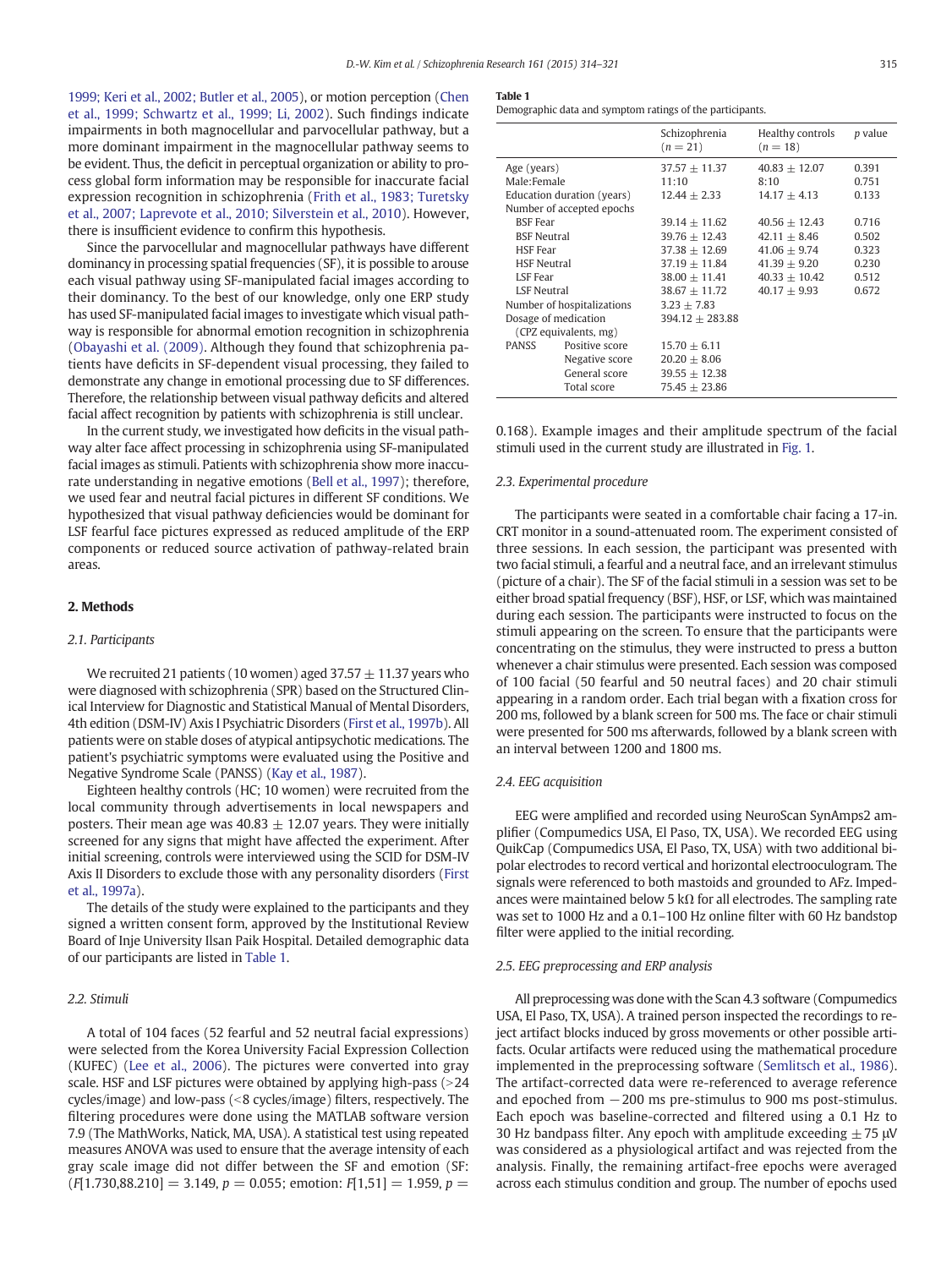<span id="page-2-0"></span>

Fig. 1. Example images and their amplitude spectrums of the facial stimuli. The facial image was filtered to high-spatial frequency (HSF) image or low spatial frequency image (LSF).

to average for each participant did not significantly differ between stimuli conditions and groups ([Table 1](#page-1-0)).

Using the averaged ERP waveform of each participant, we identified four ERP components (P100, N170, N250, and P300) [\(Streit et al., 1999;](#page-7-0) [Onitsuka et al., 2006; Blau et al., 2007; Turetsky et al., 2007; Wynn et al.,](#page-7-0) [2008\)](#page-7-0). The latency and amplitude of each ERP component was identified using the following criterion: P100 as the maximum peak in electrodes O1/O2 between 50 and 150 ms; N170 as the minimum peak in electrodes P7/PO7/PO8/P8 between 120 and 220 ms; N250 as the minimum peak in F1/FC1/FC3/F2/FC2/FC4 between 150 and 350 ms; and P300 as the maximum peak in electrodes F1/FC1/F2/FC2 between 300 and 450 ms.

#### 2.6. ERP source localization using sLORETA

Standardized low-resolution brain electromagnetic tomography (sLORETA) is widely used for solving the EEG inverse problem to estimate neural activation of the brain [\(Pascual-Marqui, 2002; Wagner](#page-7-0) [et al., 2004\)](#page-7-0). sLORETA assumes that the source activation of one voxel is synchronized to that of the surrounding voxels to calculate a particular solution.

In the current study, the source activations for each ERP component were estimated using the realistic head model based from the MNI152 standard template. The source space was restricted to the cortical gray matter, which provided us with 6238 voxels with  $5 \times 5 \times 5$  mm resolution. The source activation for each ERP component and condition used its own time range for estimation ([mean ERP latency]  $\pm$  [1 SD]) to represent different latencies between conditions or group ([Kim et al.,](#page-7-0) [2013](#page-7-0)). All source estimation procedures were done using the free sLORETA software (<http://www.uzh.ch/keyinst/loretaOldy.htm>).

#### 2.7. Statistical analysis

To compare demographic variables between groups, the independent t-test and Chi-square test were used. The amplitude and latency of each ERP component was compared using repeated measures ANOVA, with within subject factors of laterality (left and right), frequency (BSF, HSF, and LSF), and emotion (neutral and fear), and group (SPR and HC) as the between-subjects factor. Green–Geisser correction was used to correct for non-sphericity. For any significant effect, we performed a post hoc analysis adjusting the p values using Bonferroni correction for multiple comparison.

To compare sLORETA source images, we used the statistical package implemented in the sLORETA software. We used log of ratio of averages as the statistical comparison method for each condition with statistical non-parametric mapping method that uses a randomization test for multiple comparison correction.

# 3. Results

# 3.1. Demographical data

[Table 1](#page-1-0) summarizes the demographical data and its statistical results. There were no differences in age, education, and gender between the two groups. The number of epochs used for analysis did not differ for SF ( $F[2,74] = 0.575$ ,  $p = 0.565$ ) or emotion ( $F[1,37] = 0.962$ ,  $p = 0.333$ ).

# 3.2. P100 component

[Fig. 2](#page-3-0) shows the P100 waveform according to the stimuli conditions. The amplitudes and latencies averaged across each facial expression are summarized in [Table 2](#page-3-0). RMANOVA revealed that P100 had a significant main effect of SF ( $F[2,74] = 11.374$ ,  $p < 0.001$ ) and a significant interaction of SF  $\times$  emotion  $\times$  group (F[2,74] = 5.044, p = 0.009).

To investigate the interaction between SF  $\times$  emotion  $\times$  group, post hoc analysis was performed using the averaged P1 amplitude over both hemispheres for each SF, emotion, and group condition. A significant group difference was found between LSF conditions ( $p = 0.045$ ) when the fear stimuli were presented. SPR exhibited significant differences between the SFs in the fearful condition (BSF > HSF,  $p = 0.006$ ; BSF > LSF,  $p = 0.010$ ), also in the neutral condition with a different trend (BSF > HSF,  $p = 0.017$ ; LSF > HSF,  $p = 0.008$ ). HC demonstrated significant differences in P100 amplitude between SF as  $LSF > HSF$  $(p = 0.005)$  in the fearful condition and no significant differences in neutral condition ([Fig. 3](#page-4-0)).

The latency of the P100 showed a significant main effect of SF (F[1,440,53,286] = 3,645,  $p = 0.031$ ) but not of any other main effects or interaction involving group differences.

#### 3.3. N170 component

[Fig. 4](#page-4-0) shows the mean waveform averaged across each emotion (combined fearful and neutral) according to their left and right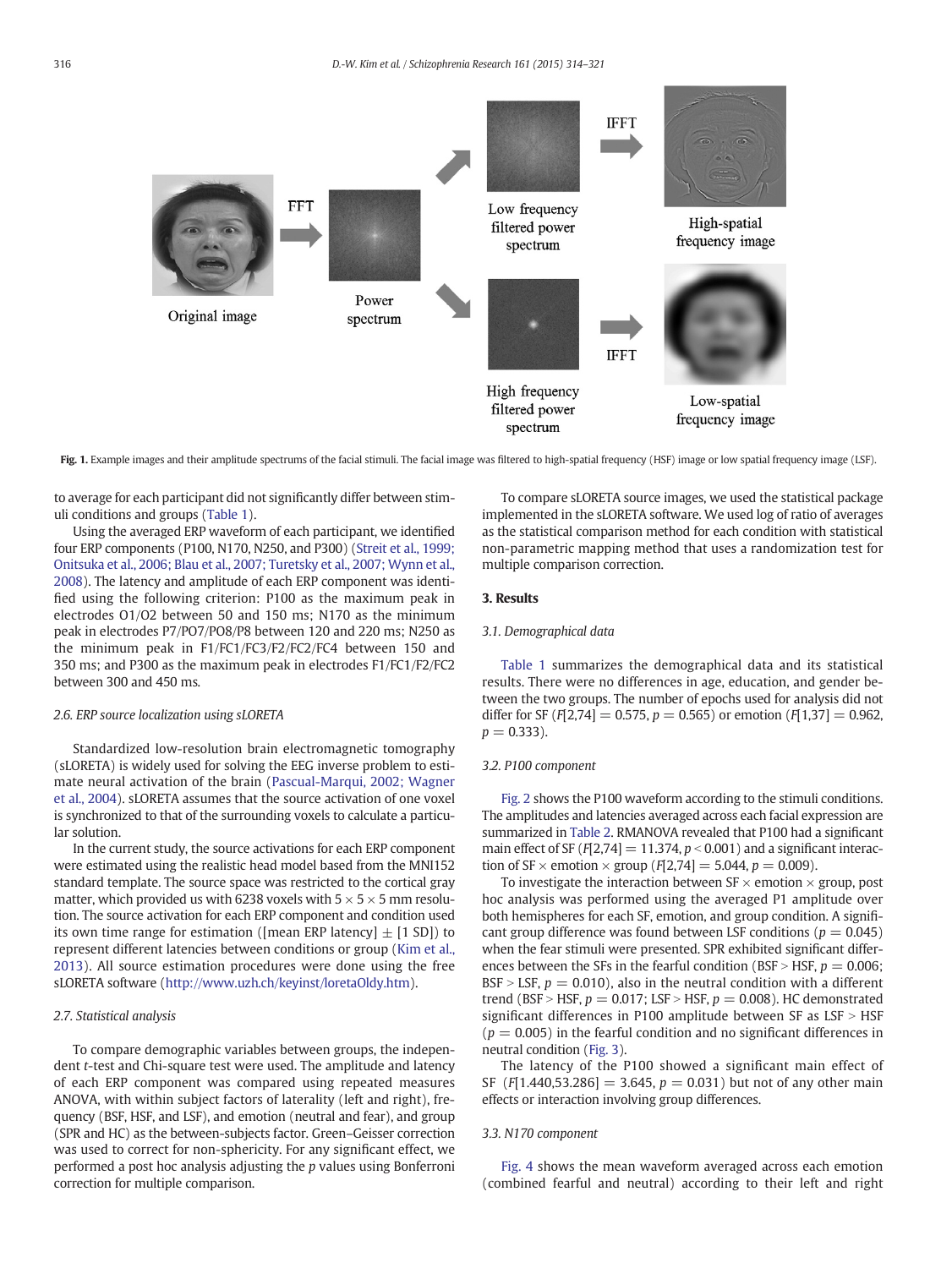<span id="page-3-0"></span>

Fig. 2. P100 waveform of each condition and group. Statistical analysis revealed a significant between-group difference  $(p = 0.045)$  in LSF fear condition (marked as an asterisk), and a SF  $\times$  emotion  $\times$  group interaction ( $p = 0.016$ ). The arrows indicate the P100 component.

hemisphere. Table 2 summarizes the N170 amplitude and latencies averaged across each hemisphere. There was a significant main effect of SF ( $F[2,74] = 9.671$ ,  $p < 0.001$ ) and a significant laterality  $\times$  SF  $\times$ group interaction  $[F[1.468, 54.310] = 3.704, p = 0.044)$ . As the more negative amplitude corresponds to enhanced activation for negative ERP components, we denote the inequality sign according to their absolute values.

The post hoc analysis to investigate the laterality  $\times$  SF  $\times$  group interaction, we performed the post hoc analysis using the averaged N170 amplitude over emotion for each laterality, SF, and group. The results demonstrated that both groups showed enhanced activation in BSF when compared with HSF and LSF in the left hemisphere (SPR: BSF > HSF,  $p = 0.008$ ; BSF > LSF,  $p = 0.005$ ; HC: BSF > HSF,  $p = 0.005$ ; BSF > LSF,  $p = 0.020$ ). In the right hemisphere, SPR showed a significant enhancement in the LSF condition when compared to HSF, and a marginal difference between BSF (LSF > HSF,  $p = 0.037$ ; LSF  $\geq$  BSF,  $p =$ 0.068). HC showed differences where BSF > HSF ( $p = 0.030$ ) but no differences between other conditions. To summarize, the left hemisphere showed a consistent trend of  $BSF > HSF = LSF$  in both groups. In the right hemisphere, schizophrenia patients revealed a significant  $LSF > HSF$  activation; however, normal controls showed  $BSF > HSF$ differences ([Fig. 5\)](#page-5-0). Such different trends in the right hemisphere demonstrates that SPR shows a relatively enhanced activation of the LSF N170 component.

The latency of the N170 showed a significant main effect of SF ( $F[1.259, 46.592] = 50.788$ ,  $p < 0.001$ ) but there were no other main or interaction effects involving group differences.

# 3.4. N250 and P300 component

The N250 component showed a significant main effect of SF  $(F[1.719, 63.619] = 24.750, p < 0.001$  and emotion  $(F[1.37] = 4.214,$  $p = 0.047$ ). The latency of the N250 showed a significant main effect of SF (F[2,74] = 10.149,  $p < 0.001$ ) and a significant latency  $\times$  emotion  $\times$ group interaction  $(F[1,37] = 6.662, p = 0.014)$ .

The P300 amplitude or latency had neither significant main effects nor group interactions.

#### Table 2

Mean amplitude and latencies of P100, N170, N250, and P300 and the standard error of each spatial frequency (low spatial frequency, LSF; broad spatial frequency, BSF; and high spatial frequency, HSF) and emotion (fear and neutral).

|                  |           | Schizophrenia     |                   |                   | <b>Healthy Controls</b> |                  |                   |
|------------------|-----------|-------------------|-------------------|-------------------|-------------------------|------------------|-------------------|
|                  |           | <b>LSF</b>        | <b>BSF</b>        | <b>HSF</b>        | LSF                     | <b>BSF</b>       | <b>HSF</b>        |
| Amplitude        | $(\mu V)$ |                   |                   |                   |                         |                  |                   |
| P <sub>100</sub> | Fear      | $3.12 + 0.61$     | $4.35 + 0.50$     | $2.92 + 0.50$     | $4.96 + 0.65$           | $4.64 + 0.54$    | $3.49 \pm 0.55$   |
|                  | Neutral   | $3.90 + 0.55$     | $3.78 + 0.60$     | $2.73 + 0.59$     | $4.29 + 0.59$           | $4.45 + 0.65$    | $3.99 \pm 0.64$   |
| N <sub>170</sub> | Fear      | $-5.75 + 0.65$    | $-6.12 + 0.81$    | $-4.63 \pm 0.65$  | $-4.83 + 0.70$          | $-6.36 + 0.88$   | $-5.05 \pm 0.70$  |
|                  | Neutral   | $-5.41 + 0.83$    | $-5.91 + 0.78$    | $-4.93 + 0.76$    | $-4.99 + 0.90$          | $-5.71 + 0.85$   | $-4.60 + 0.82$    |
| N250             | Fear      | $-3.16 \pm 0.35$  | $-4.21 \pm 0.38$  | $-2.92 \pm 0.38$  | $-2.58 \pm 0.38$        | $-3.51 \pm 0.41$ | $-2.44 \pm 0.41$  |
|                  | Neutral   | $-3.22 \pm 0.34$  | $-4.22 \pm 0.42$  | $-3.26 + 0.36$    | $-2.70 + 0.37$          | $-3.88 \pm 0.45$ | $-2.84 \pm 0.39$  |
| P300             | Fear      | $2.27 + 0.61$     | $2.00 + 0.50$     | $2.59 + 0.53$     | $1.51 \pm 0.66$         | $1.42 \pm 0.54$  | $2.24 \pm 0.57$   |
|                  | Neutral   | $2.23 \pm 0.61$   | $2.58 \pm 0.61$   | $2.29 \pm 0.65$   | $1.52 + 0.65$           | $1.57 + 0.66$    | $1.70 \pm 0.70$   |
| Latency          | (ms)      |                   |                   |                   |                         |                  |                   |
| P <sub>100</sub> | Fear      | $103.12 + 2.71$   | $100.29 + 2.51$   | $108.81 + 2.69$   | $105.23 + 3.01$         | $102.69 + 2.71$  | $104.81 \pm 2.91$ |
|                  | Neutral   | $102.81 + 2.42$   | $101.36 + 2.51$   | $105.29 + 3.42$   | $103.03 + 2.61$         | $103.25 + 2.72$  | $107.67 + 3.69$   |
| N170             | Fear      | $160.12 \pm 2.33$ | $153.74 + 2.11$   | $168.79 + 2.98$   | $163.03 + 2.52$         | $155.33 + 2.28$  | $172.69 \pm 3.22$ |
|                  | Neutral   | $157.29 \pm 2.13$ | $152.91 \pm 2.28$ | $167.93 + 2.78$   | $163.36 + 2.30$         | $155.53 + 2.46$  | $157.29 \pm 2.13$ |
| N250             | Fear      | $234.67 \pm 7.07$ | $225.98 \pm 5.06$ | $243.93 \pm 7.27$ | $243.25 + 7.63$         | $235.64 + 5.46$  | $255.19 \pm 7.85$ |
|                  | Neutral   | $228.60 \pm 6.59$ | $231.88 + 5.45$   | $252.00 + 6.33$   | $245.17 + 7.12$         | $234.50 + 5.89$  | $248.75 \pm 6.84$ |
| P300             | Fear      | $390.52 \pm 5.69$ | $394.62 \pm 9.01$ | $396.24 \pm 7.00$ | $384.81 \pm 6.15$       | $371.22 + 9.73$  | $383.86 \pm 7.57$ |
|                  | Neutral   | $394.21 + 6.33$   | $398.33 + 6.37$   | $396.95 + 5.18$   | $379.39 + 6.83$         | $376.78 + 6.88$  | $389.61 \pm 5.59$ |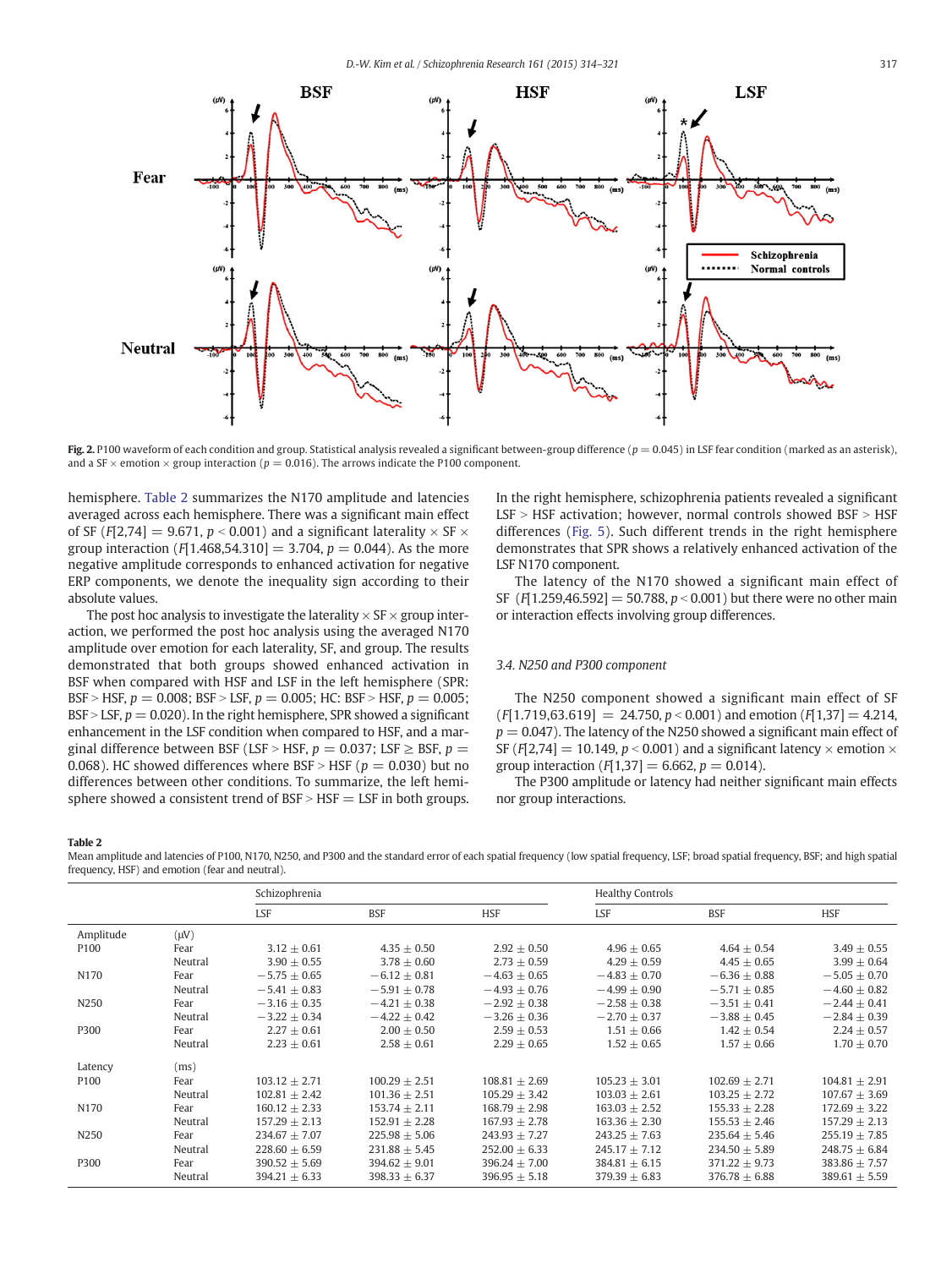<span id="page-4-0"></span>

Fig. 3. P100 amplitude comparison between each emotion, group, and frequency. In fearful faces, healthy controls showed a significant difference in amplitude between conditions, with HSF < LSF, while schizophrenia patients showed an LSF < BSF difference. In the neutral condition, HSF activation was significantly lower compared to LSF and BSF in patients with schizophrenia.

### 3.5. sLORETA analysis

We found a significant group interaction between  $SF \times$  emotion  $\times$ group in P100 and SF  $\times$  laterality  $\times$  group interaction in N170. Therefore, we compared the following source images between groups: 1. Fear LSF P100; 2. Fear HSF P100; 3. LSF N170; 4. HSF N170.

Between-group comparisons on LSF source activation revealed significantly reduced activation in SPR P100 Fear condition (medial frontal gyrus, BA6; paracentral lobule, BA31; cingulate gyrus, BA24; [Fig. 6](#page-5-0), top). On the other hand, enhanced activation in medial frontal gyrus (BA10) in HSF condition were demonstrated in SPR when compared to NC [\(Fig. 6,](#page-5-0) bottom). The significant voxels are listed in [Table 3.](#page-6-0)

#### 4. Discussion

In this study, we examined deficits in the visual pathway for face affect processing in patients with schizophrenia using SF-manipulated facial images. For fearful face stimuli, the P100 amplitude was reduced in SPR compared to NC in LSF stimuli. In the case of neutral face stimuli, SPR showed reduced P100 amplitude for HSF faces compared to BSF and LSF, while these differences were not observed in NC. P100 source activity revealed reduced activation of the medial frontal gyrus, paracentral lobule, and cingulate gyrus in the LSF fear condition and enhanced activation of the medial frontal gyrus in the HSF neutral condition. In addition, SPR showed significantly enhanced N170 activation for LSF faces compared to HSF faces in the right hemisphere, while HC did not show these differences.

[Pourtois et al. \(2005\)](#page-7-0) found that the P1 component is enhanced by LSF fearful faces in healthy subjects. They interpreted that an early P1 response to fear expression depends on a visual pathway preferentially tuned to coarse-magnocellular inputs. [Obayashi et al. \(2009\)](#page-7-0) reported that HC tend to show augmented amplitudes in P100 in response to LSF faces; however, the augmented patterns were not observed in SPR.

In line with previous studies, we found decreased activation in P100 processing, indicating abnormalities in early visual processing in both LSF and HSF conditions. We also found significant emotion effects presented as reduced activation in the LSF fear condition and a decreasing trend in the HSF neutral condition. The reduced P100 activation seems to be consistent with the fact that SPR shows both magnocellular and parvocellular pathway deficiencies, and this deficit is more dominantly



Fig. 4. The mean waveform averaged across each emotion (combined fearful and neutral) according to their left and right hemispheres. Statistical analysis revealed a significant  $SF \times$  laterality  $\times$  group interaction ( $p = 0.004$ ). No significant group differences were found in any condition. The arrows indicate the N170 component.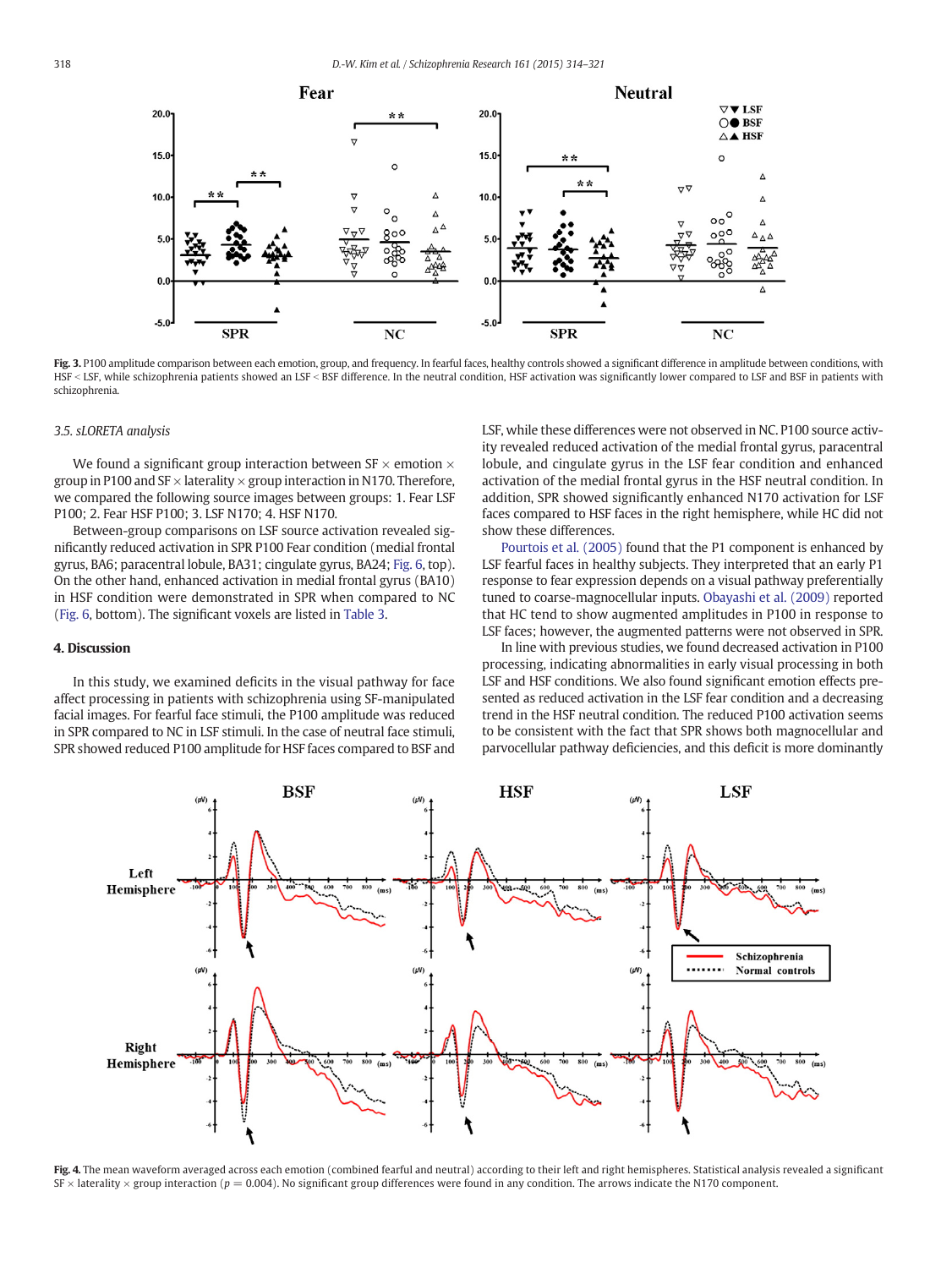<span id="page-5-0"></span>

Fig. 5. N170 amplitude (combined fearful and neutral) comparison between each group, and frequency. In the left hemisphere, N170 BSF amplitude was enhanced in healthy controls compared to HSF and LSF (left). In the right hemisphere, patients with schizophrenia showed reduced activity in the HSF than in the LSF, whereas healthy controls showed a significant increase in amplitude in the BSF condition than in the HSF condition (right).

pronounced in the magnocellular pathway [\(Butler et al., 2001, 2005;](#page-6-0) [Kim et al., 2005; Schechter et al., 2005; Campanella et al., 2006\)](#page-6-0).

The source activity of LSF P100 was reduced in the medial frontal gyrus and paracentral lobule in SPR compared to HC. The ventromedial cortex receives magnocellular projections originating from the amygdala ([Porrino et al., 1981\)](#page-7-0). In addition, the magnocellular pathway supports the rapid transformation of LSF information to subcortical regions such as the amygdala [\(Pessoa and Adolphs, 2010\)](#page-7-0). Moreover, the amygdala plays a critical role in the perception and regulation of emotion, especially fear [\(Davidson et al., 2000; Hariri et al., 2003\)](#page-6-0), and can regulate the frontal cortex and visual processing regions [\(Hariri](#page-6-0) [et al., 2003; Vuilleumier and Pourtois, 2007](#page-6-0)). Therefore, decreased activation of the medial frontal gyrus in the LSF fear condition explains the secondary effect of magnocellular pathway deficiencies affecting the perception of fear emotion. In addition, since studies repeatedly reported reduced gray matter volume ([Borgwardt et al., 2010; Hirjak et al.,](#page-6-0) [2014; van Lutterveld et al., 2014\)](#page-6-0) and reduced functional connectivity [\(Liu et al., 2011](#page-7-0)) related to paracentral lobule in schizophrenia patients, this area could be an important anatomical region that might reflect a deficit of early visual processing in SPR.

In contrast, enhanced activation of the medial frontal gyrus (BA 10) in the HSF P100 is consistent with the fMRI study of [Calderone et al.](#page-6-0) [\(2013\)](#page-6-0). They found enhanced activation of these areas in the HSF condition, suggesting that SPR preferentially utilizes HSF information rather than LSF while constructing a frame for an object stimulus or to compensate for the deficits in LSF information. In addition, behavioral studies show that SPR tend to perceive neutral faces as fearful and this may cause hyperactivation in the medial frontal gyrus due to the additional emotional engagement ([Kohler et al., 2003](#page-7-0)).

The N170 component represents structural decoding of the face; therefore, enhanced N170 amplitude in the right hemisphere in the LSF condition could be a compensatory effect associated with the reduced LSF P100 amplitude. Impaired processing of global information in earlier stages provides weakened form information reaching the fusiform face area in schizophrenia patients, which leads to insufficient signal strength to process face stimuli [\(Silverstein et al., 2010](#page-7-0)). This is in line with previous studies showing that patients require longer stimuli duration or increased signal strength to process face stimuli [\(Butler](#page-6-0) [et al., 2008; Chen et al., 2009](#page-6-0)). Moreover, the primary neural source of the N170 component is thought to be the fusiform gyrus, in particular the right fusiform gyrus, which is thought to be more sensitive to faces [\(Kanwisher et al., 1997\)](#page-6-0). Our findings showing increased N170 LSF amplitude in the right hemisphere might represent a delayed processing of the LSF features due to earlier insufficient P100 activation in LSF processing or insufficient HSF processing to decode detailed facial features.

We did not find any amplitude differences, including group interactions in the later components. This suggests that the altered emotion



Fig. 6. Between-group comparisons of P100 source activity in LSF and HSF conditions using sLORETA. In the P100 LSF fear condition (top), patients with schizophrenia showed reduced activation in the medial frontal gyrus (BA6), precuneus (BA31), and cingulate gyrus (BA24). In the P100 HSF neutral condition (bottom), patients with schizophrenia showed enhanced activation in the medial frontal gyrus (BA10).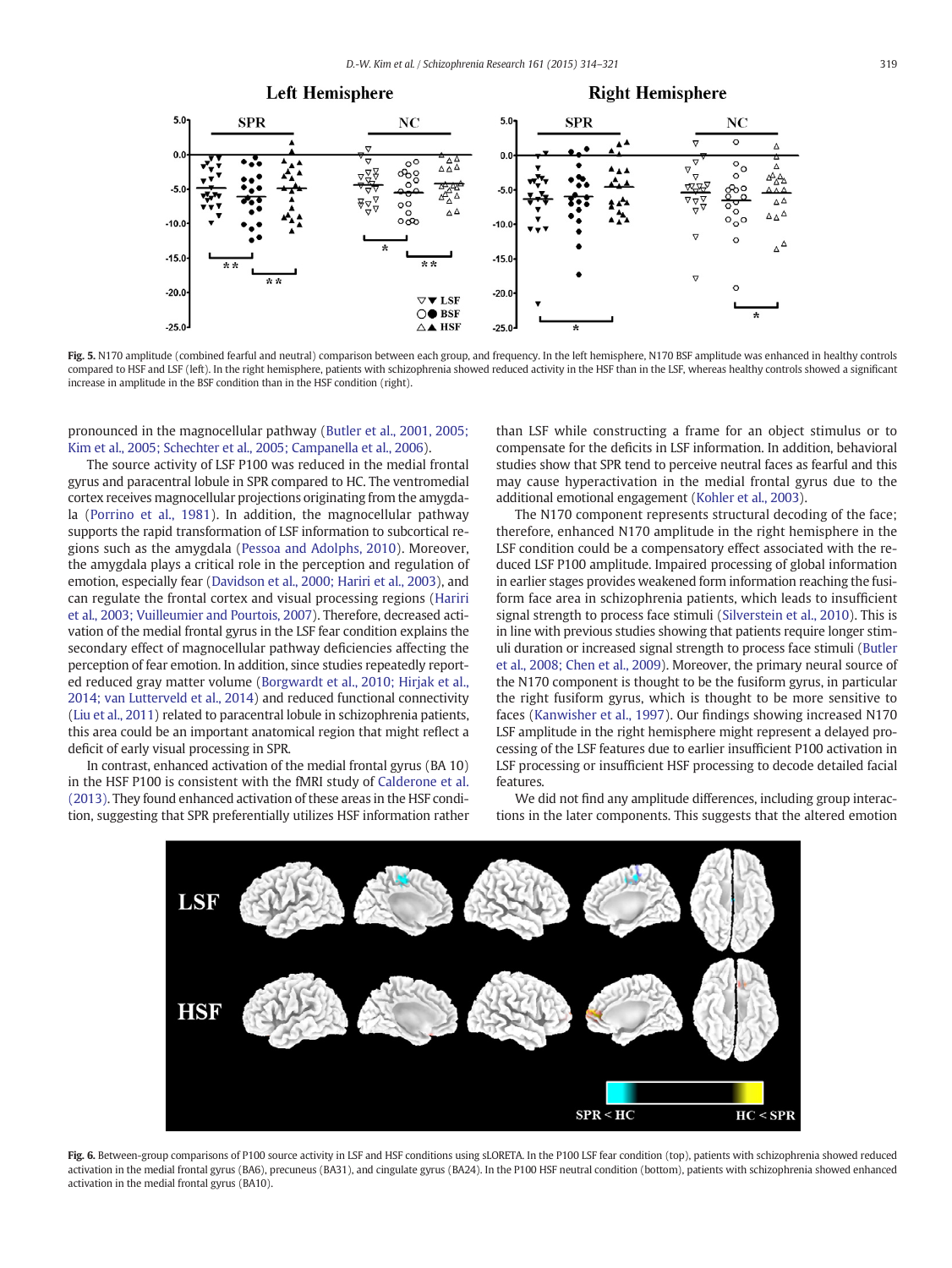# <span id="page-6-0"></span>Table 3

List of voxels showing significant differences between group in each condition. (BA: Brodmann Area).

| Condition                    | Structure            | BA |    | MNI-coordinates |    | Cluster size (voxels) |          |
|------------------------------|----------------------|----|----|-----------------|----|-----------------------|----------|
|                              |                      |    |    |                 |    |                       |          |
| P100 LSF fear                | Medial frontal gyrus | U  |    | $-20$           | 55 | 36                    | p < 0.05 |
|                              | Paracentral lobule   | 31 |    | $-20$           | 50 |                       | p < 0.05 |
|                              | Cingulate gyrus      | 24 |    | $-10$           | 50 |                       | p < 0.05 |
| P <sub>100</sub> HSF neutral | Medial frontal gyrus | 10 | 10 | 55              | 15 |                       | p < 0.05 |

recognition in schizophrenia is due to impaired bottom-up processing at a relatively early stage rather than a top-down dysfunction (Butler et al., 2007). There are competing theories that emphasize top-down (Cohen and Servan-Schreiber, 1992; Weinberger and Gallhofer, 1997; van der Stelt et al., 2004) versus bottom-up deficiencies (Doniger et al., 2002; Gonzalez-Hernandez et al., 2003; Butler et al., 2005; Johnston et al., 2005) in schizophrenia; however, our results suggests dominant bottom-up dysfunction in the early stages, which leads to altered emotional processing.

There are some possible limitations of the current study. First, we could not exclude a medication effect in our study. There are studies indicating that the amplitude of the ERP is influenced by antipsychotic medication. However, we did not find any significant correlation between the medication dose and ERP amplitude. Second, our paradigm did not assess behavioral responses to evaluate the emotions evoked by the stimuli. As mentioned previously, patients with schizophrenia tend to perceive neutral emotion as more fearful than healthy controls; therefore, it is not clear whether the patients with schizophrenia perceived each emotion as expected.

In the current study, we found altered visual processing in the early stage ERP amplitudes. These were more biased towards a magnocellular pathway deficit as shown by group differences in the P100 LSF fear condition. Different source activation patterns suggest that impairments of the magnocellular pathway are also related to emotional processing at a subcortical level, and lead to impairments in the visual pathway. In addition, the absence of a later ERP component deficit suggests that the deficit in emotion recognition in patients with schizophrenia is implicated with early stage bottom-up visual processing.

#### Role of Funding Source

This work was supported by a grant from the Korea Science and Engineering Foundation (KOSEF) funded by the Korean government (MOST; No. M10644000005-06 N4400- 00510), The KOSEF had no further role in study design; in the collection, analysis and interpretation of data; in the writing of the report; and in the decision to submit the paper for publication.

#### Contributors

Do-Won Kim designed the study and wrote the manuscript. Seung-Hwan Lee designed the study and wrote the protocol. Miseon Shim and Myeong Ju Song helped the data management and calculated the current source densities from the data set. Chang-Hwan Im supervised the study process and manuscript writing. All authors contributed to and have approved the final manuscript.

#### Conflict of Interest

All the authors declare that they have no conflicts of interest.

#### Acknowledgments

The authors thank JC for helping us in all the processes.

#### References

- Bell, M., Bryson, G., Lysaker, P., 1997. [Positive and negative affect recognition in schizo](http://refhub.elsevier.com/S0920-9964(14)00730-0/rf0005)[phrenia: a comparison with substance abuse and normal control subjects. Psychiatry](http://refhub.elsevier.com/S0920-9964(14)00730-0/rf0005) [Res. 73 \(1](http://refhub.elsevier.com/S0920-9964(14)00730-0/rf0005)–2), 73–82.
- Blau, V.C., Maurer, U., Tottenham, N., McCandliss, B.D., 2007. [The face-speci](http://refhub.elsevier.com/S0920-9964(14)00730-0/rf0010)fic N170 [component is modulated by emotional facial expression. Behav. Brain Funct. 3, 7](http://refhub.elsevier.com/S0920-9964(14)00730-0/rf0010).
- Borgwardt, S.J., Picchioni, M.M., Ettinger, U., Toulopoulou, T., Murray, R., McGuire, P.K., 2010. [Regional gray matter volume in monozygotic twins concordant and discordant](http://refhub.elsevier.com/S0920-9964(14)00730-0/rf0015) [for schizophrenia. Biol. Psychiatry 67 \(10\), 956](http://refhub.elsevier.com/S0920-9964(14)00730-0/rf0015)–964.
- Braff, D.L., 1993. [Information processing and attention dysfunctions in schizophrenia.](http://refhub.elsevier.com/S0920-9964(14)00730-0/rf0020) [Schizophr. Bull. 19 \(2\), 233](http://refhub.elsevier.com/S0920-9964(14)00730-0/rf0020)–259.

Butler, P.D., Harkavy-Friedman, J.M., Amador, X.F., Gorman, J.M., 1996. [Backward masking](http://refhub.elsevier.com/S0920-9964(14)00730-0/rf0025) [in schizophrenia: relationship to medication status, neuropsychological functioning,](http://refhub.elsevier.com/S0920-9964(14)00730-0/rf0025) [and dopamine metabolism. Biol. Psychiatry 40 \(4\), 295](http://refhub.elsevier.com/S0920-9964(14)00730-0/rf0025)–298.

- Butler, P.D., Schechter, I., Zemon, V., Schwartz, S.G., Greenstein, V.C., Gordon, J., Schroeder, C.E., Javitt, D.C., 2001. [Dysfunction of early-stage visual processing in schizophrenia.](http://refhub.elsevier.com/S0920-9964(14)00730-0/rf0035) [Am. J. Psychiatry 158 \(7\), 1126](http://refhub.elsevier.com/S0920-9964(14)00730-0/rf0035)–1133.
- Butler, P.D., Zemon, V., Schechter, I., Saperstein, A.M., Hoptman, M.J., Lim, K.O., Revheim, N., Silipo, G., Javitt, D.C., 2005. [Early-stage visual processing and cortical ampli](http://refhub.elsevier.com/S0920-9964(14)00730-0/rf0045)fication defi[cits in schizophrenia. Arch. Gen. Psychiatry 62 \(5\), 495](http://refhub.elsevier.com/S0920-9964(14)00730-0/rf0045)–504.
- Butler, P.D., Martinez, A., Foxe, J.J., Kim, D., Zemon, V., Silipo, G., Mahoney, J., Shpaner, M., Jalbrzikowski, M., Javitt, D.C., 2007. [Subcortical visual dysfunction in schizophrenia](http://refhub.elsevier.com/S0920-9964(14)00730-0/rf0030) [drives secondary cortical impairments. Brain 130 \(Pt 2\), 417](http://refhub.elsevier.com/S0920-9964(14)00730-0/rf0030)–430.
- Butler, P.D., Tambini, A., Yovel, G., Jalbrzikowski, M., Ziwich, R., Silipo, G., Kanwisher, N., Javitt, D.C., 2008. [What's in a face? Effects of stimulus duration and inversion on](http://refhub.elsevier.com/S0920-9964(14)00730-0/rf0040) [face processing in schizophrenia. Schizophr. Res. 103 \(1](http://refhub.elsevier.com/S0920-9964(14)00730-0/rf0040)–3), 283–292.
- Caharel, S., Bernard, C., Thibaut, F., Haouzir, S., Di Maggio-Clozel, C., Alliob, G., Fouldrin, G., Petit, M., Lalonde, R., Rebai, M., 2007. [The effects of familiarity and emotional expres](http://refhub.elsevier.com/S0920-9964(14)00730-0/rf0050)[sion on face processing examined by ERPs in patients with schizophrenia. Schizophr.](http://refhub.elsevier.com/S0920-9964(14)00730-0/rf0050) [Res. 95 \(1](http://refhub.elsevier.com/S0920-9964(14)00730-0/rf0050)–3), 186–196.
- Calderone, D.J., Hoptman, M.J., Martinez, A., Nair-Collins, S., Mauro, C.J., Bar, M., Javitt, D.C., Butler, P.D., 2013. [Contributions of low and high spatial frequency processing to](http://refhub.elsevier.com/S0920-9964(14)00730-0/rf0055) [impaired object recognition circuitry in schizophrenia. Cereb. Cortex 23 \(8\),](http://refhub.elsevier.com/S0920-9964(14)00730-0/rf0055) 1849–[1858.](http://refhub.elsevier.com/S0920-9964(14)00730-0/rf0055)
- Campanella, S., Montedoro, C., Streel, E., Verbanck, P., Rosier, V., 2006. [Early visual compo](http://refhub.elsevier.com/S0920-9964(14)00730-0/rf0060)[nents \(P100, N170\) are disrupted in chronic schizophrenic patients: an event-related](http://refhub.elsevier.com/S0920-9964(14)00730-0/rf0060) [potentials study. Neurophysiol. Clin. 36 \(2\), 71](http://refhub.elsevier.com/S0920-9964(14)00730-0/rf0060)–78.
- Chen, Y., Palafox, G.P., Nakayama, K., Levy, D.L., Matthysse, S., Holzman, P.S., 1999. [Motion](http://refhub.elsevier.com/S0920-9964(14)00730-0/rf0070) [perception in schizophrenia. Arch. Gen. Psychiatry 56 \(2\), 149](http://refhub.elsevier.com/S0920-9964(14)00730-0/rf0070)–154.
- Chen, Y., Norton, D., McBain, R., Ongur, D., Heckers, S., 2009. [Visual and cognitive process](http://refhub.elsevier.com/S0920-9964(14)00730-0/rf0065)[ing of face information in schizophrenia: detection, discrimination and working](http://refhub.elsevier.com/S0920-9964(14)00730-0/rf0065) [memory. Schizophr. Res. 107 \(1\), 92](http://refhub.elsevier.com/S0920-9964(14)00730-0/rf0065)-98.
- Cohen, J.D., Servan-Schreiber, D., 1992. [Context, cortex, and dopamine: a connectionist](http://refhub.elsevier.com/S0920-9964(14)00730-0/rf0075) [approach to behavior and biology in schizophrenia. Psychol. Rev. 99 \(1\), 45](http://refhub.elsevier.com/S0920-9964(14)00730-0/rf0075)–77.
- Davidson, R.J., Putnam, K.M., Larson, C.L., 2000. [Dysfunction in the neural circuitry of](http://refhub.elsevier.com/S0920-9964(14)00730-0/rf0080) emotion regulation—[a possible prelude to violence. Science 289 \(5479\), 591](http://refhub.elsevier.com/S0920-9964(14)00730-0/rf0080)–594.
- Doniger, G.M., Foxe, J.J., Murray, M.M., Higgins, B.A., Javitt, D.C., 2002. [Impaired visual](http://refhub.elsevier.com/S0920-9964(14)00730-0/rf0085) [object recognition and dorsal/ventral stream interaction in schizophrenia. Arch.](http://refhub.elsevier.com/S0920-9964(14)00730-0/rf0085) [Gen. Psychiatry 59 \(11\), 1011](http://refhub.elsevier.com/S0920-9964(14)00730-0/rf0085)–1020.
- First, M.B., Gibbon, M., Spitzer, R.L., Williams, J.B.W., 1997a. [User's Guide for the](http://refhub.elsevier.com/S0920-9964(14)00730-0/rf0090) [Structured Clinical Interview for DSM-IV Axis II Personality Disorders \(SCID-II\).](http://refhub.elsevier.com/S0920-9964(14)00730-0/rf0090) [American Psychiatric Press, Washington, DC.](http://refhub.elsevier.com/S0920-9964(14)00730-0/rf0090)
- First, M.B., Spitzer, R.L., Gibbon, M., Williams, J.B.W., 1997b. [User's Guide for the Struc](http://refhub.elsevier.com/S0920-9964(14)00730-0/rf0095)[tured Clinical Interview for DSM-IV Axis I Disorders: Clinician Version \(SCID-CV\).](http://refhub.elsevier.com/S0920-9964(14)00730-0/rf0095) [American Psychiatric Press, Washington, DC.](http://refhub.elsevier.com/S0920-9964(14)00730-0/rf0095)
- Frith, C.D., Stevens, M., Johnstone, E.C., Owens, D.G., Crow, T.J., 1983. [Integration of sche](http://refhub.elsevier.com/S0920-9964(14)00730-0/rf0100)[matic faces and other complex objects in schizophrenia. J. Nerv. Ment. Dis. 171 \(1\),](http://refhub.elsevier.com/S0920-9964(14)00730-0/rf0100) [34](http://refhub.elsevier.com/S0920-9964(14)00730-0/rf0100)–39.
- Gonzalez-Hernandez, J.A., Pita-Alcorta, C., Cedeno, I., Dias-Comas, L., Figueredo-Rodriguez, P., 2003. [Abnormal functional asymmetry in occipital areas may prevent frontotemporal](http://refhub.elsevier.com/S0920-9964(14)00730-0/rf0105) [regions from achieving functional laterality during the WCST performance in patients](http://refhub.elsevier.com/S0920-9964(14)00730-0/rf0105) [with schizophrenia. Schizophr. Res. 61 \(2](http://refhub.elsevier.com/S0920-9964(14)00730-0/rf0105)–3), 229–233.
- Green, M.F., Nuechterlein, K.H., 1999. [Backward masking performance as an indicator of](http://refhub.elsevier.com/S0920-9964(14)00730-0/rf0110) [vulnerability to schizophrenia. Acta Psychiatr. Scand. Suppl. 395, 34](http://refhub.elsevier.com/S0920-9964(14)00730-0/rf0110)–40.
- Hariri, A.R., Mattay, V.S., Tessitore, A., Fera, F., Weinberger, D.R., 2003. [Neocortical modu](http://refhub.elsevier.com/S0920-9964(14)00730-0/rf0115)[lation of the amygdala response to fearful stimuli. Biol. Psychiatry 53 \(6\), 494](http://refhub.elsevier.com/S0920-9964(14)00730-0/rf0115)–501. Herrmann, M.J., Ellgring, H., Fallgatter, A.J., 2004. [Early-stage face processing dysfunction](http://refhub.elsevier.com/S0920-9964(14)00730-0/rf0120)
- [in patients with schizophrenia. Am. J. Psychiatry 161 \(5\), 915](http://refhub.elsevier.com/S0920-9964(14)00730-0/rf0120)–917. Hirjak, D., Wolf, R.C., Stieltjes, B., Hauser, T., Seidl, U., Schroder, J., Thomann, P.A., 2014.
- [Cortical signature of neurological soft signs in recent onset schizophrenia. Brain](http://refhub.elsevier.com/S0920-9964(14)00730-0/rf0125) [Topogr. 27 \(2\), 296](http://refhub.elsevier.com/S0920-9964(14)00730-0/rf0125)–306.
- Johnston, P.J., Stojanov, W., Devir, H., Schall, U., 2005. [Functional MRI of facial emotion](http://refhub.elsevier.com/S0920-9964(14)00730-0/rf0130) recognition defi[cits in schizophrenia and their electrophysiological correlates. Eur.](http://refhub.elsevier.com/S0920-9964(14)00730-0/rf0130) [J. Neurosci. 22 \(5\), 1221](http://refhub.elsevier.com/S0920-9964(14)00730-0/rf0130)–1232.
- Jung, H.T., Kim, D.W., Kim, S., Im, C.H., Lee, S.H., 2012. [Reduced source activity of event](http://refhub.elsevier.com/S0920-9964(14)00730-0/rf0135)[related potentials for affective facial pictures in schizophrenia patients. Schizophr.](http://refhub.elsevier.com/S0920-9964(14)00730-0/rf0135) [Res. 136 \(1](http://refhub.elsevier.com/S0920-9964(14)00730-0/rf0135)–3), 150–159.
- Kanwisher, N., McDermott, J., Chun, M.M., 1997. [The fusiform face area: a module in](http://refhub.elsevier.com/S0920-9964(14)00730-0/rf0140) [human extrastriate cortex specialized for face perception. J. Neurosci. 17 \(11\),](http://refhub.elsevier.com/S0920-9964(14)00730-0/rf0140) 4302–[4311.](http://refhub.elsevier.com/S0920-9964(14)00730-0/rf0140)
- Kay, S.R., Fiszbein, A., Opler, L.A., 1987. [The positive and negative syndrome scale \(PANSS\)](http://refhub.elsevier.com/S0920-9964(14)00730-0/rf0145) [for schizophrenia. Schizophr. Bull. 13 \(2\), 261](http://refhub.elsevier.com/S0920-9964(14)00730-0/rf0145)–276.
- Keri, S., Antal, A., Szekeres, G., Benedek, G., Janka, Z., 2002. [Spatiotemporal visual process](http://refhub.elsevier.com/S0920-9964(14)00730-0/rf0150)[ing in schizophrenia. J. Neuropsychiatry Clin. Neurosci. 14 \(2\), 190](http://refhub.elsevier.com/S0920-9964(14)00730-0/rf0150)–196.